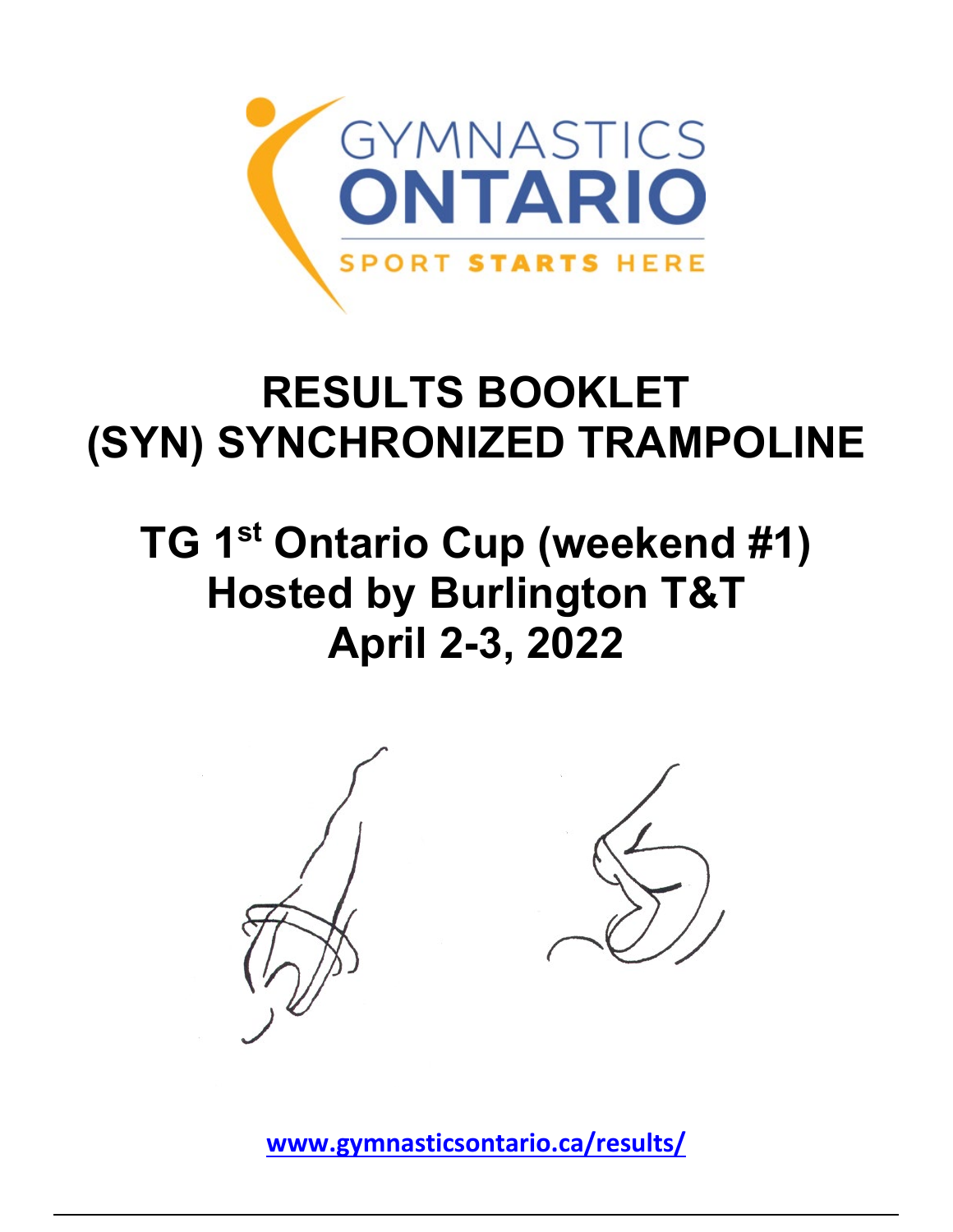

## **Synchro Results**



**TG 1st ON Cup 2022 (weekend #1) hosted by Burlington T&T**

|                | <b>SYN Level 5 - Women</b>              | <b>P1</b>                         | E1.        | E2.                               | E3.        | E4         | H1.        | H2         | - S1         | S2 | S3                      | Diff       | Bon | Pen   | Sub                     | Total | Page 1<br>Posn |
|----------------|-----------------------------------------|-----------------------------------|------------|-----------------------------------|------------|------------|------------|------------|--------------|----|-------------------------|------------|-----|-------|-------------------------|-------|----------------|
| П              | <b>Melanie Edgell / Carina Shalamov</b> |                                   |            | <b>Skyriders Trampoline Place</b> |            |            |            |            |              |    |                         |            |     |       |                         | 41.08 | $\mathbf{1}$   |
|                |                                         | Set<br>Vol<br>Final               | 7.4<br>0.0 | 6.8<br>0.0                        | 7.8<br>0.0 | 7.4<br>0.0 | 9.1<br>0.0 | 9.1<br>0.0 | 8.74         |    | $0.00$ $0.00$ $0.00$    | 7.1<br>0.0 | 0.0 | 0.0   | 41.08<br>0.00           |       |                |
| $\overline{2}$ | <b>Olivia Quinn / Lily Bishop</b>       | <b>Skyriders Trampoline Place</b> |            |                                   |            |            |            |            |              |    |                         |            |     | 40.09 | $\overline{2}$          |       |                |
|                |                                         | Set<br>Vol<br>Final               | 6.9<br>0.0 | 6.7<br>0.0                        | 7.0<br>0.0 | 7.0<br>0.0 | 9.0<br>0.0 |            | 9.0 8.27     |    | $0.0\,0.00\,0.00\,0.00$ | 7.6<br>0.0 | 0.0 | 0.0   | 40.09<br>0.00           |       |                |
| B              | Kaeleigh Murphy / Zoe McBride           | <b>AIM Gymnastics Pickering</b>   |            |                                   |            |            |            |            |              |    |                         |            |     | 38.02 | $\overline{\mathbf{3}}$ |       |                |
|                |                                         | Set<br>Vol<br>Final               | 7.6<br>0.0 | 7.6<br>0.0                        | 7.6<br>0.0 | 7.8<br>0.0 | 9.3<br>0.0 | 9.3<br>0.0 | 7.91<br>0.00 |    | $0.00\ 0.00$            | 5.9<br>0.0 | 0.0 | 0.0   | 0.6 38.02<br>0.00       |       |                |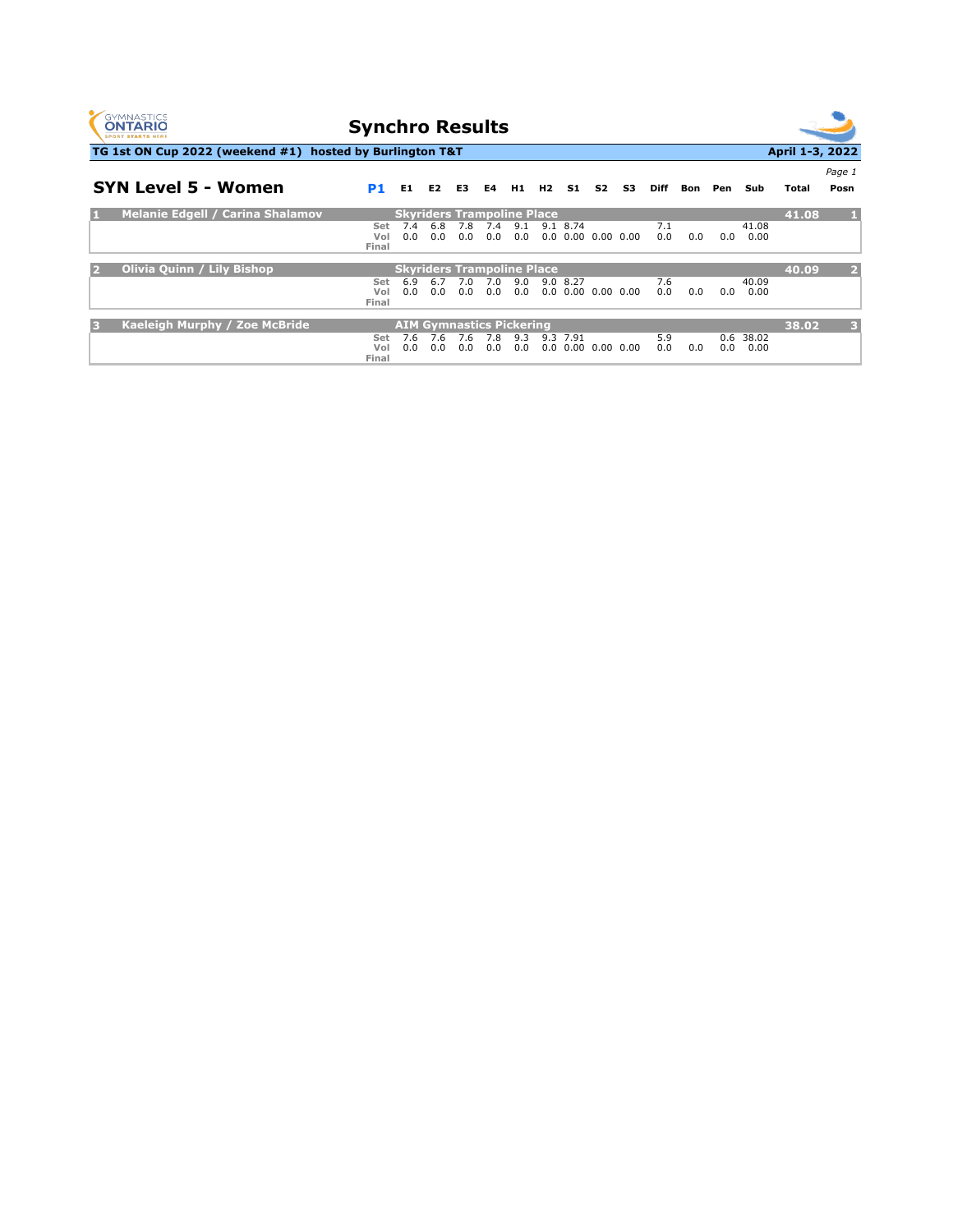| <b>GYMNASTICS</b><br><b>Synchro Results</b><br><b>ONTARIO</b><br><b>SPORT STARTS HERE</b> |                     |            |            |                                                 |            |            |  |             |  |                            |            |     |     |               |       |                |  |  |
|-------------------------------------------------------------------------------------------|---------------------|------------|------------|-------------------------------------------------|------------|------------|--|-------------|--|----------------------------|------------|-----|-----|---------------|-------|----------------|--|--|
| April 1-3, 2022<br>TG 1st ON Cup 2022 (weekend #1) hosted by Burlington T&T               |                     |            |            |                                                 |            |            |  |             |  |                            |            |     |     |               |       |                |  |  |
| <b>SYN Senior - Women</b>                                                                 | P1                  | E1.        | E2 E3      |                                                 | E4         |            |  | H1 H2 S1 S2 |  | <b>S3</b>                  | Diff       | Bon | Pen | Sub           | Total | Page 1<br>Posn |  |  |
| Roshni James / Kasha Noga-Bard<br>к                                                       | Set<br>Vol<br>Final | 3.4<br>0.0 | 3.1<br>0.0 | <b>Skyriders Trampoline Place</b><br>3.6<br>0.0 | 3.2<br>0.0 | 4.3<br>0.0 |  | 4.3 3.08    |  | $0.0$ $0.00$ $0.00$ $0.00$ | 5.2<br>0.0 | 0.0 | 0.0 | 18.96<br>0.00 | 18.96 |                |  |  |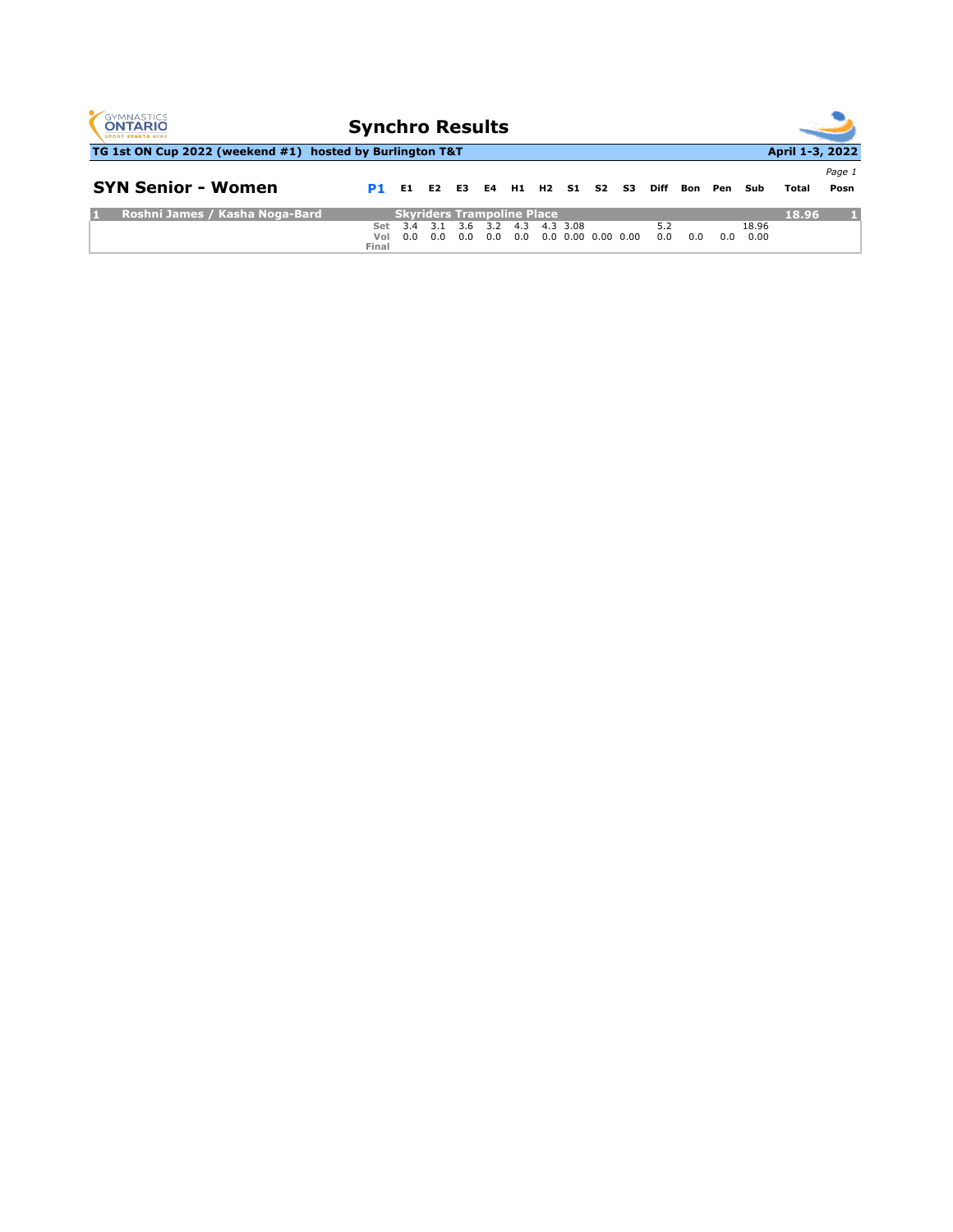| <b>GYMNASTICS</b><br><b>Synchro Results</b><br><b>ONTARIO</b><br><b>SPORT STARTS HERE</b> |                     |            |                |                                    |            |            |  |                                        |    |      |            |            |     |               |       |                |  |  |
|-------------------------------------------------------------------------------------------|---------------------|------------|----------------|------------------------------------|------------|------------|--|----------------------------------------|----|------|------------|------------|-----|---------------|-------|----------------|--|--|
| April 1-3, 2022<br>TG 1st ON Cup 2022 (weekend #1) hosted by Burlington T&T               |                     |            |                |                                    |            |            |  |                                        |    |      |            |            |     |               |       |                |  |  |
| SYN Level 5 - Men                                                                         | P1                  | E1         | E <sub>2</sub> | <b>E3</b>                          | E4         | H1 H2      |  | $\sim$ S1 $\sim$                       | S2 | - S3 | Diff       | <b>Bon</b> | Pen | Sub           | Total | Page 1<br>Posn |  |  |
| <b>Hayden Hewitt / Gavin McManus</b><br>к                                                 | Set<br>Vol<br>Final | 6.0<br>0.0 | 7.9<br>0.0     | <b>Spring Action</b><br>6.3<br>0.0 | 7.6<br>0.0 | 9.6<br>0.0 |  | 9.6 8.65<br>$0.0$ $0.00$ $0.00$ $0.00$ |    |      | 8.1<br>0.0 | 0.0        | 0.0 | 41.95<br>0.00 | 41.95 |                |  |  |